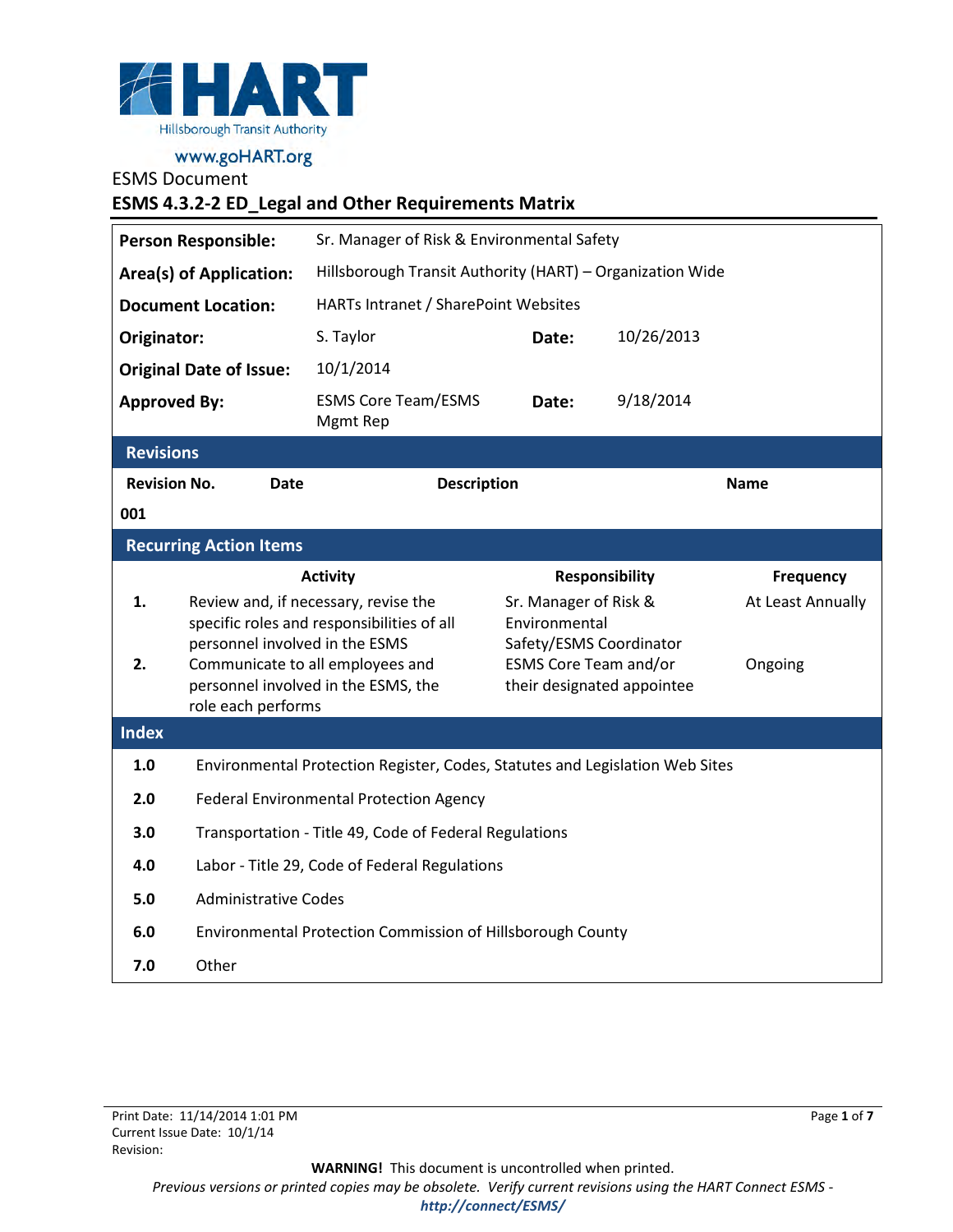

# ESMS Document

### **ESMS 4.3.2-2 ED\_Legal and Other Requirements Matrix**

| 1.0 Environmental Protection Register, Codes, Statutes and Legislation Web Sites |                                                                                                                                                                                                                                                                                                                                                                                    |                      |
|----------------------------------------------------------------------------------|------------------------------------------------------------------------------------------------------------------------------------------------------------------------------------------------------------------------------------------------------------------------------------------------------------------------------------------------------------------------------------|----------------------|
| <b>Web Sites</b>                                                                 | <b>Description</b>                                                                                                                                                                                                                                                                                                                                                                 |                      |
| <b>Federal Register</b>                                                          | This site allows access to the Federal Register. The Federal Register is the<br>official daily publication for rules, proposed rules, and notices of Federal<br>agencies and organizations, as well as executive orders and other presidential<br>documents.<br>Hyperlink: http://www.gpoaccess.gov/fr/index.html                                                                  |                      |
| <b>United States Code</b>                                                        | This site allows access to the United States Code. The United States Code is the<br>listing by subject matter of the general and permanent laws of the United<br>States.<br>Hyperlink: http://www.gpoaccess.gov/uscode/index.html                                                                                                                                                  |                      |
| <b>EPA Federal</b><br>Environmental<br><b>Statutes</b>                           | EPA's compilation of links to the major federal environmental statutes,<br>including the Clean Air Act, the Clean Water Act and the Resource Conservation<br>and Recovery Act.<br>Hyperlink: http://www.epa.gov/epahome/laws.htm                                                                                                                                                   |                      |
| <b>EPAs Pending and</b><br><b>Past Legislation</b>                               | The EPA's compilation of pending and past legislation.<br>Hyperlink: http://www.epa.gov/epahome/lawregs.htm                                                                                                                                                                                                                                                                        |                      |
|                                                                                  | 2.0 Federal - Environmental Protection Agency                                                                                                                                                                                                                                                                                                                                      |                      |
| Code                                                                             | <b>Description</b>                                                                                                                                                                                                                                                                                                                                                                 | Program<br>Reference |
| Title 40 (CFR 40),<br><b>Code of Federal</b><br><b>Regulations</b>               | <b>Description:</b> This site allows access to the Federal Register.<br>The Federal Register is the official daily publication for rules,<br>proposed rules, and notices of Federal agencies and<br>organizations, as well as executive orders and other<br>presidential documents.<br>Hyperlink: Title 40 (CFR 40)<br>Hyperlink: http://www2.epa.gov/laws-regulations/regulations |                      |
| Part 60 Subpart IIII                                                             | Standards of Performance for Stationary Compression<br>Ignition Internal Combustion Engines<br>Hyperlink: Title 40-Part 60 IIII                                                                                                                                                                                                                                                    | CAA-NESHAP           |
| Part 63 Subpart<br><b>HHHHHH</b>                                                 | NATIONAL EMISSION STANDARDS FOR HAZARDOUS AIR<br>POLLUTANTS: PAINT STRIPPING AND MISCELLANEOUS<br>SURFACE COATING OPERATIONS AT AREA SOURCES<br>Hyperlink: Title 40-Part 63 HHHHHH                                                                                                                                                                                                 | CAA-NESHAP           |

Print Date: 11/14/2014 1:01 PM Current Issue Date: 10/1/14 Revision:

Page **2** of **7**

**WARNING!** This document is uncontrolled when printed.

*Previous versions or printed copies may be obsolete. Verify current revisions using the HART Connect ESMS -* 

#### *<http://connect/ESMS/>*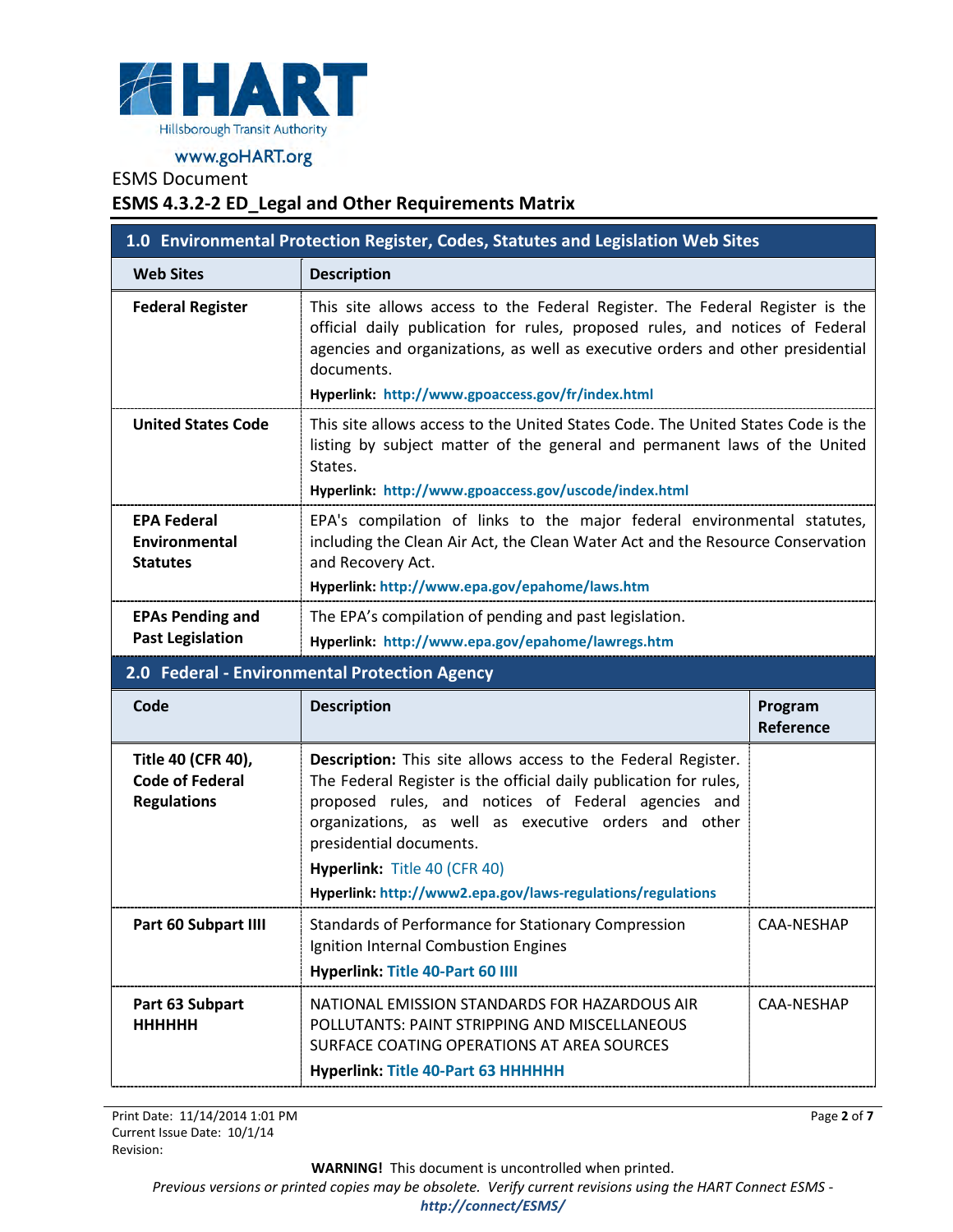

ESMS Document

#### **ESMS 4.3.2-2 ED\_Legal and Other Requirements Matrix**

| Part 63 Subpart ZZZZ | National Emission Standard for Hazardous Air Pollutants for<br><b>Stationary Reciprocating Internal Combustion Engines</b>                            | CAA-NESHAP                  |
|----------------------|-------------------------------------------------------------------------------------------------------------------------------------------------------|-----------------------------|
|                      | Hyperlink: Title 40-Part 63 ZZZZ                                                                                                                      |                             |
| Part 82              | Protection of Stratospheric Ozone (CFC Containing<br>Equipment)<br>Hyperlink: Title 40 - Part 82                                                      | CAA-<br>Refrigerants        |
| <b>Part 110</b>      | Discharge of Oil<br>Hyperlink: Title 40 - Part 110                                                                                                    | <b>CWA-SPCC</b>             |
| <b>Part 112</b>      | Oil Pollution Prevention (Spill, Pollution Control and<br>Countermeasures Plan)<br>Hyperlink: Title 40 - Part 112                                     | <b>CWA-SPCC</b>             |
| <b>Part 122</b>      | National Pollutant Discharge Elimination System (NPDES)<br>Hyperlink: Title 40 - Part 122                                                             | <b>CWA-SWPPP</b>            |
| <b>Part 260</b>      | Hazard Waste Management System: General<br>Hyperlink: Title - Part 260                                                                                | RCRA-<br>Hazardous<br>Waste |
| <b>Part 261</b>      | Identification and Listing of Hazardous Waste<br>Hyperlink: Title 40 - Part 261                                                                       | RCRA-<br>Hazardous<br>Waste |
| <b>Part 262</b>      | Standards Applicable to Generators of Hazardous Waste<br>Hyperlink: Title 40 - Part 262                                                               | RCRA-<br>Hazardous<br>Waste |
| <b>Part 265</b>      | Interim Status Standards for Owners and Operators of<br>Hazardous Waste Treatment, Storage, and Disposal Facilities<br>Hyperlink: Title 40 - Part 265 | RCRA-<br>Hazardous<br>Waste |
| <b>Part 268</b>      | Land Disposal Restrictions<br>Hyperlink: Title 40 - Part 268                                                                                          | RCRA-<br>Hazardous<br>Waste |
| <b>Part 273</b>      | Standards for the Management of Universal Waste<br>Hyperlink: Title 40 - Part 273                                                                     | RCRA-Universal<br>Waste     |
| <b>Part 279</b>      | Standards for Management of Used Oil<br>Hyperlink: Title 40 - Part 279                                                                                | <b>RCRA-Oil</b><br>Waste    |
| <b>Part 300</b>      | National Oil and Hazardous Substance Pollution Contingency<br>Plan                                                                                    | CWA-SPCC                    |

Print Date: 11/14/2014 1:01 PM Current Issue Date: 10/1/14 Revision:

Page **3** of **7**

**WARNING!** This document is uncontrolled when printed.

*Previous versions or printed copies may be obsolete. Verify current revisions using the HART Connect ESMS -* 

#### *<http://connect/ESMS/>*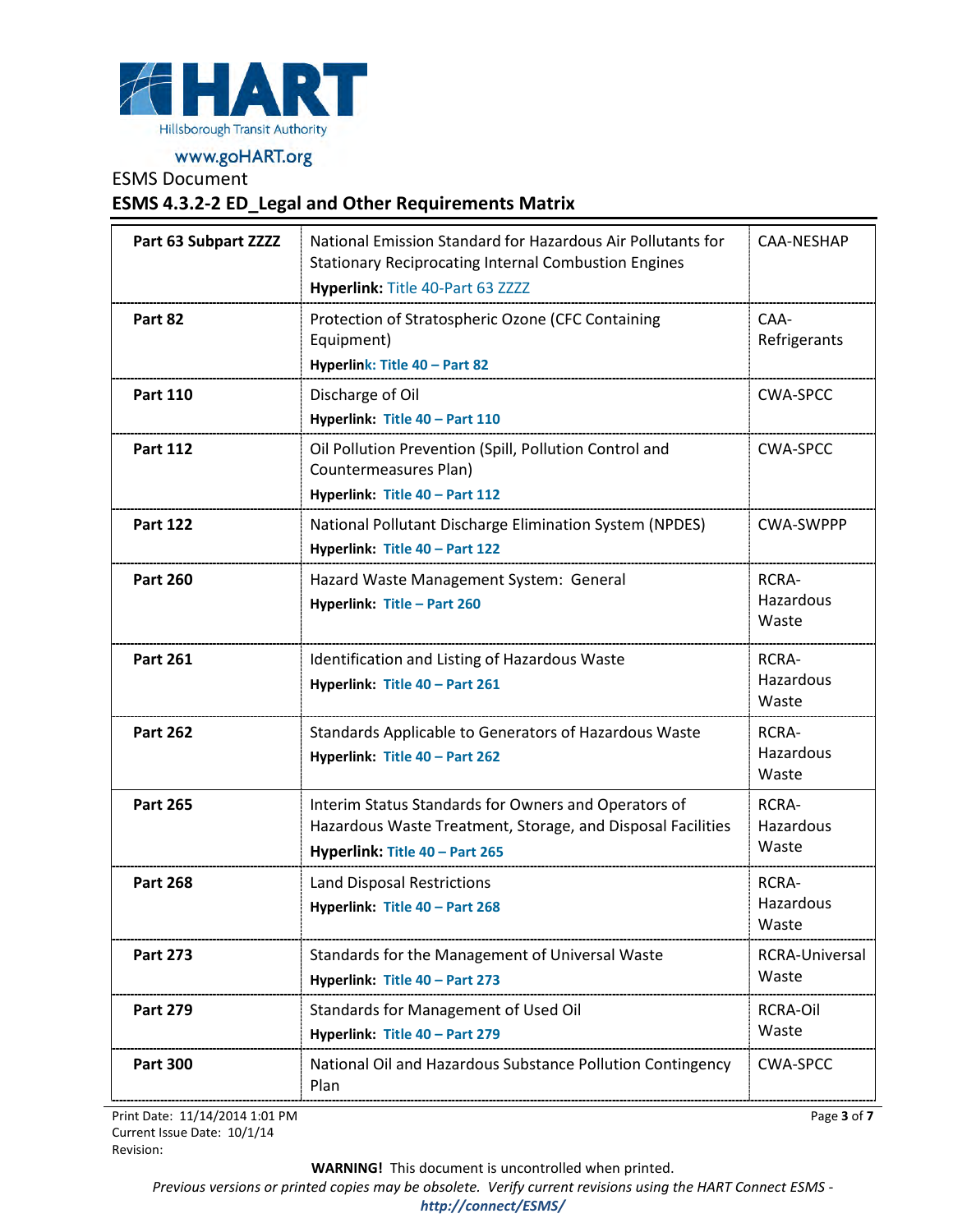

# ESMS Document

# **ESMS 4.3.2-2 ED\_Legal and Other Requirements Matrix**

|                                    | Hyperlink: Title 40 - Part 300                                                                                                                                                                                                                                            |                                                                     |
|------------------------------------|---------------------------------------------------------------------------------------------------------------------------------------------------------------------------------------------------------------------------------------------------------------------------|---------------------------------------------------------------------|
| <b>Part 355</b>                    | Emergency Planning and Notification (SARA Title III, PPA)<br>Hyperlink: Title 40 - Part 355                                                                                                                                                                               | EPCRA-SARA<br>Title III Tier II<br>Chemical<br>Inventory<br>Reports |
| <b>Part 370</b>                    | Hazardous Chemical Reporting: Community Right-To-Know<br>(SARA Title III)<br>Hyperlink: Title 40 - Part 370                                                                                                                                                               | EPCRA-SARA<br>Title III Tier II<br>Chemical<br>Inventory<br>Reports |
| <b>Part 400</b><br>(Sub-Chapter N) | Effluent Guidelines and Standards- is Sub-Chapter N-that<br>includes Part 400-471<br>Part<br>Hyperlink: Title 40 - Part 400-424<br><b>Title 40- Part 425-471</b><br>(Depends on whether the facility is required to have a waste<br>water permit based on audit findings) | Waste Water<br>Permit                                               |
| <b>Part 403</b>                    | General Pretreatment Regulations for Existing and New<br>Sources of Pollution<br>Hyperlink: Title 40 - Part 403<br>(Depends on whether the facility is required to have a waste<br>water permit based on audit findings)                                                  | Waste Water<br>Permit                                               |
| <b>Part 761</b>                    | Polychlorinated Bi-Phenyls (PCB) Management<br>(Manufacturing, Processing, Distribution in Commerce, and<br>use Prohibitions<br>Hyperlink: Title 40 - Part 761                                                                                                            | N/A                                                                 |
| <b>Part 763</b>                    | Asbestos Management (TSCA)<br>Hyperlink: Title 40 - Part 763                                                                                                                                                                                                              | Asbestos                                                            |
|                                    | 3.0 Transportation - Title 49, Code of Federal Regulations                                                                                                                                                                                                                |                                                                     |
| Code                               | <b>Description</b>                                                                                                                                                                                                                                                        |                                                                     |
| Parts 171 - 172                    | Hazardous Materials Regulations (pertains to labeling and manifesting hazardous<br>wastes including emergency response and training and is covered in the Audit<br><b>Checklist)</b>                                                                                      |                                                                     |

Print Date: 11/14/2014 1:01 PM Current Issue Date: 10/1/14 Revision:

Page **4** of **7**

**WARNING!** This document is uncontrolled when printed.

*Previous versions or printed copies may be obsolete. Verify current revisions using the HART Connect ESMS -* 

*<http://connect/ESMS/>*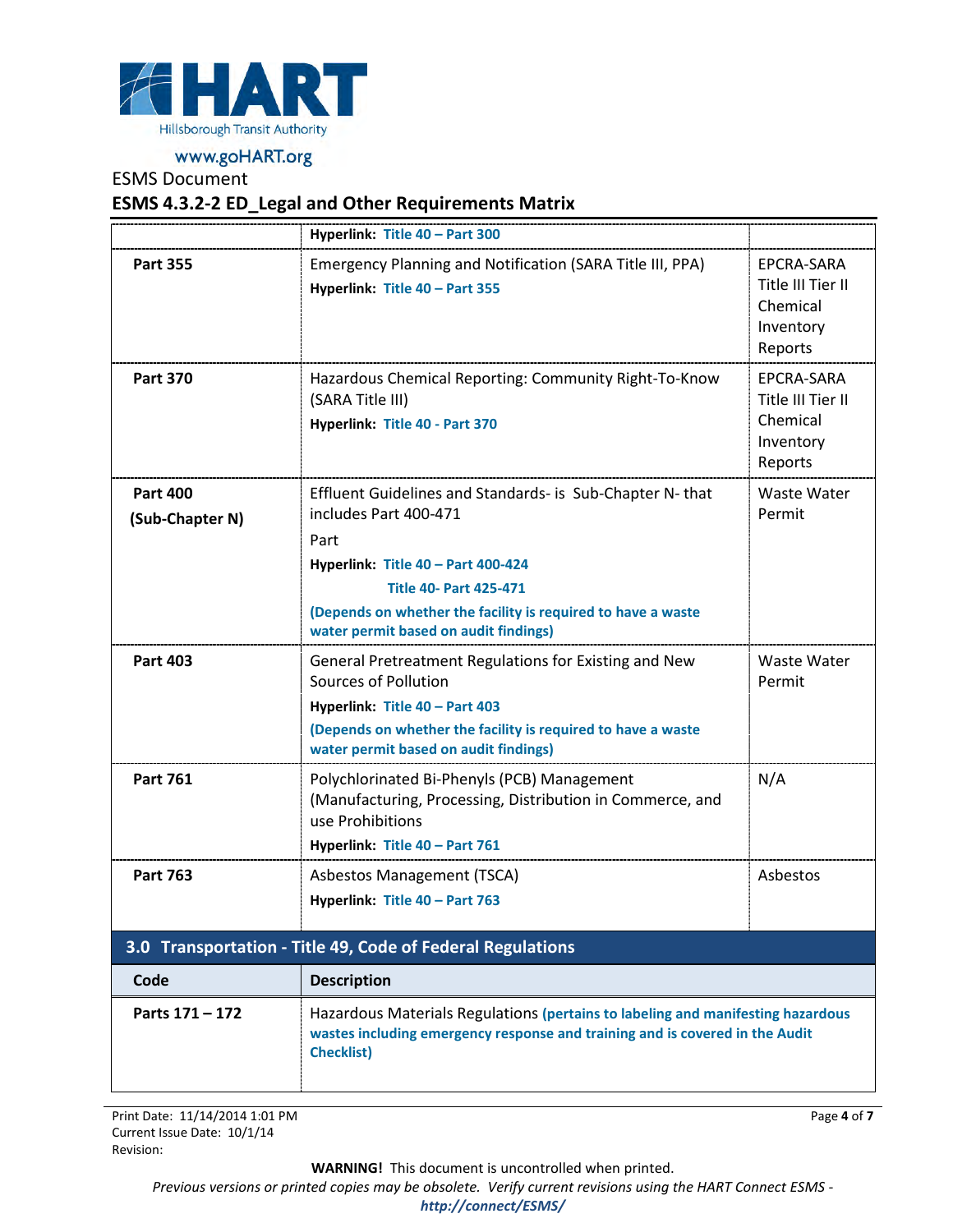

## ESMS Document

# **ESMS 4.3.2-2 ED\_Legal and Other Requirements Matrix**

|                                                                                                      | Hyperlink: Title 49 - Parts 171                                                                                                                                                                              |  |
|------------------------------------------------------------------------------------------------------|--------------------------------------------------------------------------------------------------------------------------------------------------------------------------------------------------------------|--|
|                                                                                                      | Hyperlink: Title 49 - Parts 172                                                                                                                                                                              |  |
| 4.0 Labor - Title 29, Code of Federal Regulations                                                    |                                                                                                                                                                                                              |  |
| Code                                                                                                 | <b>Description</b>                                                                                                                                                                                           |  |
| Part 1910120                                                                                         | Hazardous Waste Operations and Emergency Response Hyperlink: Title 29 -<br>Part 1910.120<br>(The Audit and checklist only covers Environmental Compliance. 29 CFR Part 1910<br>refers to Health and Safety). |  |
| 5.0 Florida Administrative Codes                                                                     |                                                                                                                                                                                                              |  |
| Code                                                                                                 | <b>Description</b>                                                                                                                                                                                           |  |
| (FAC) Chapter 62S-<br>6.033                                                                          | Pollutant Discharge Act<br><b>Hyperlink: Chapter 62S-6</b>                                                                                                                                                   |  |
| (FAC) Chapter 62-18                                                                                  | <b>Vehicle Sound Measurement</b><br>Hyperlink: Chapter 62-18 (Repealed)                                                                                                                                      |  |
| (FAC) Chapter 62-25                                                                                  | Regulations of Stormwater Discharge<br><b>Hyperlink: Chapter 62-25</b>                                                                                                                                       |  |
| (FAC) Chapter 27P-<br>14.011                                                                         | Hazardous Substances and Extremely Hazardous Substances Release Reporting<br>Hyperlink: Chapter 27P-14.011                                                                                                   |  |
| (FAC) Chapter 40D-1                                                                                  | Procedural<br><b>Hyperlink: Chapter 40D-1</b>                                                                                                                                                                |  |
| (FAC) Chapter 40D-4                                                                                  | <b>Individual Environmental Resource Permits</b><br><b>Hyperlink: Chapter 40D-4</b>                                                                                                                          |  |
| (FAC) Chapter 40D-40                                                                                 | <b>General Environmental Resource Permits</b><br><b>Hyperlink: Chapter 40D-40</b>                                                                                                                            |  |
| Hazardous Substance Release notification<br>(FAC) Chapter 62-150<br><b>Hyperlink: Chapter 62-150</b> |                                                                                                                                                                                                              |  |
| (FAC) Chapter 62-204                                                                                 | Federal Regulations Adopted by Reference.<br>Hyperlink: Chapter 62-204 (Repealed)                                                                                                                            |  |
| (FAC) Chapter 62-210                                                                                 | <b>Stationary Sources - General Requirements</b><br><b>Hyperlink: Chapter 62-210</b>                                                                                                                         |  |
| (FAC) Chapter 62-242                                                                                 | <b>Motor Vehicle Emissions Standards and Test Procedures</b>                                                                                                                                                 |  |

Print Date: 11/14/2014 1:01 PM Current Issue Date: 10/1/14 Revision:

**WARNING!** This document is uncontrolled when printed.

Page **5** of **7**

*Previous versions or printed copies may be obsolete. Verify current revisions using the HART Connect ESMS <http://connect/ESMS/>*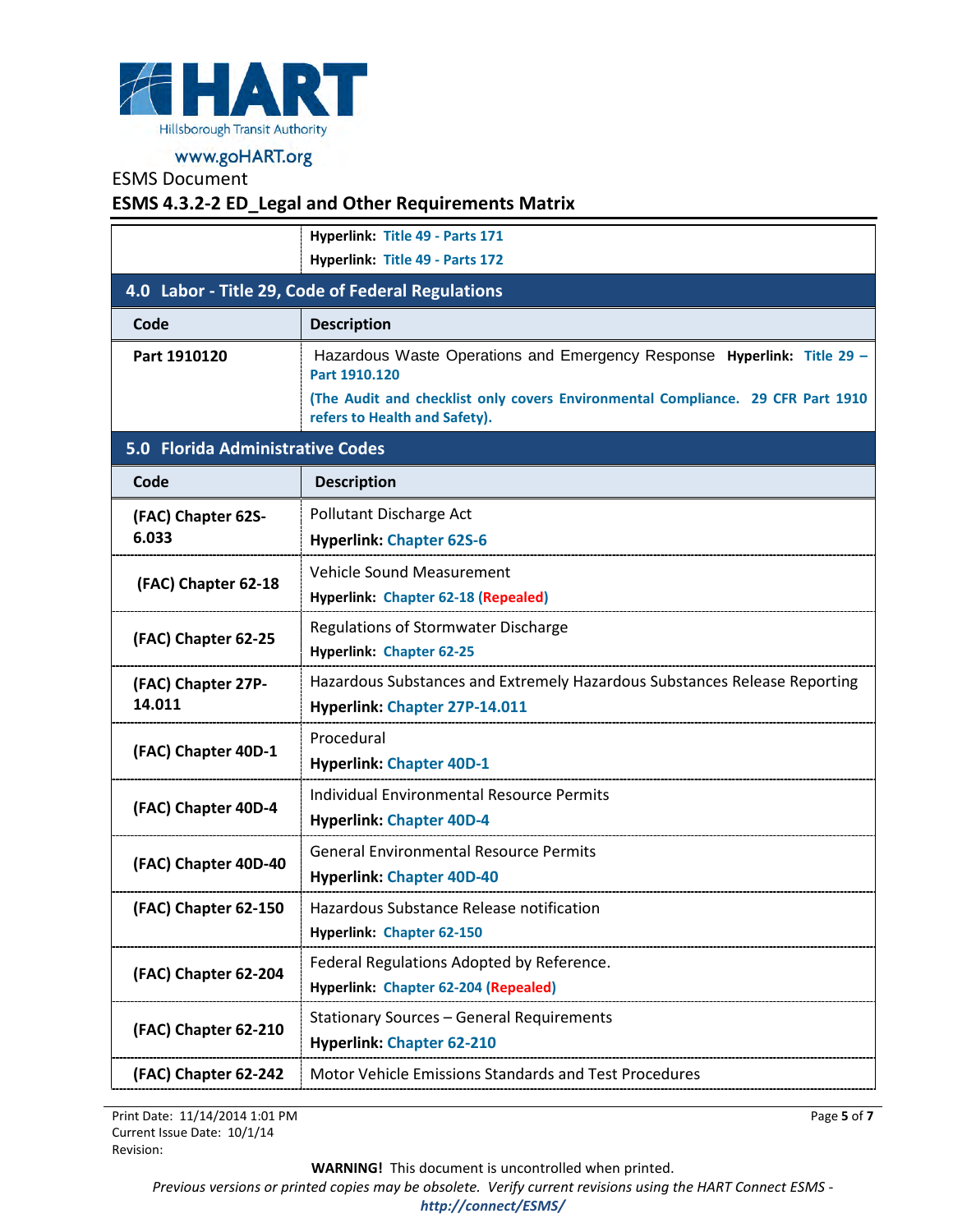

ESMS Document

### **ESMS 4.3.2-2 ED\_Legal and Other Requirements Matrix**

|                      | Hyperlink: Chapter 62-242 (Repealed)                                                                                                                                            |  |
|----------------------|---------------------------------------------------------------------------------------------------------------------------------------------------------------------------------|--|
| (FAC) Chapter 62-243 | Tampering with Motor Vehicle Air Pollution Control Equipment                                                                                                                    |  |
|                      | Hyperlink: Chapter 62-243 (Repealed)                                                                                                                                            |  |
| (FAC) Chapter 62-281 | Motor Vehicle Air Conditioning Refrigerant Recovery and Recycling                                                                                                               |  |
|                      | Hyperlink: Chapter 62-281 (Repealed)                                                                                                                                            |  |
| (FAC) Chapter 62-285 | <b>Greenhouse Gas Emissions Reduction</b>                                                                                                                                       |  |
|                      | Hyperlink: Chapter 62-285 (Repealed)                                                                                                                                            |  |
| (FAC) Chapter 62-330 | <b>Environmental Resource Permitting</b>                                                                                                                                        |  |
|                      | <b>Hyperlink: Chapter 62-330</b>                                                                                                                                                |  |
| (FAC) Chapter 62-340 | Delineation of the Landward Extent of Wetlands and Surface Waters                                                                                                               |  |
|                      | <b>Hyperlink: Chapter 62-340</b>                                                                                                                                                |  |
| (FAC) Chapter 62-    | <b>Cross Connection Control for Public Water Systems</b>                                                                                                                        |  |
| 555.360              | Hyperlink: Chapter 62-555.360                                                                                                                                                   |  |
|                      | WASTEWATER FACILITY AND ACTIVITIES PERMITTING                                                                                                                                   |  |
| (FAC) Chapter 62-620 | <b>Hyperlink: Chapter 62-620</b>                                                                                                                                                |  |
| (FAC) Chapter 62-    | <b>General Permit for Car Wash Systems</b>                                                                                                                                      |  |
| 660.803              | Hyperlink: Chapter 62-660.803                                                                                                                                                   |  |
| (FAC) Chapter 62-710 | <b>Used Oil Management</b>                                                                                                                                                      |  |
|                      | <b>Hyperlink: Chapter 62-710</b>                                                                                                                                                |  |
|                      | <b>Waste Tire Rule</b>                                                                                                                                                          |  |
|                      | Hyperlink: Chapter 62-711                                                                                                                                                       |  |
| (FAC) Chapter 62-711 |                                                                                                                                                                                 |  |
|                      | Does not apply to a single facility that, in the ordinary course of business, removes tires<br>from motor vehicles, unless 1,500 or more waste tires are stored on the business |  |
|                      | premises                                                                                                                                                                        |  |
| (FAC) Chapter 62-730 | Hazardous Waste                                                                                                                                                                 |  |
|                      | Hyperlink: Chapter 62-730                                                                                                                                                       |  |
|                      | The Management of Spent Mercury containing Lamps and Devices destined for                                                                                                       |  |
|                      | Recycling                                                                                                                                                                       |  |
| (FAC) Chapter 62-737 | Hyperlink: Chapter 62-737<br>Generators, transporters, and facilities managing or disposing of spent mercury-                                                                   |  |
|                      | containing lamps or devices in a manner other than recycling as provided for under this                                                                                         |  |
|                      | chapter are not subject to the provisions of this chapter)                                                                                                                      |  |

**WARNING!** This document is uncontrolled when printed.

Page **6** of **7**

*Previous versions or printed copies may be obsolete. Verify current revisions using the HART Connect ESMS -*